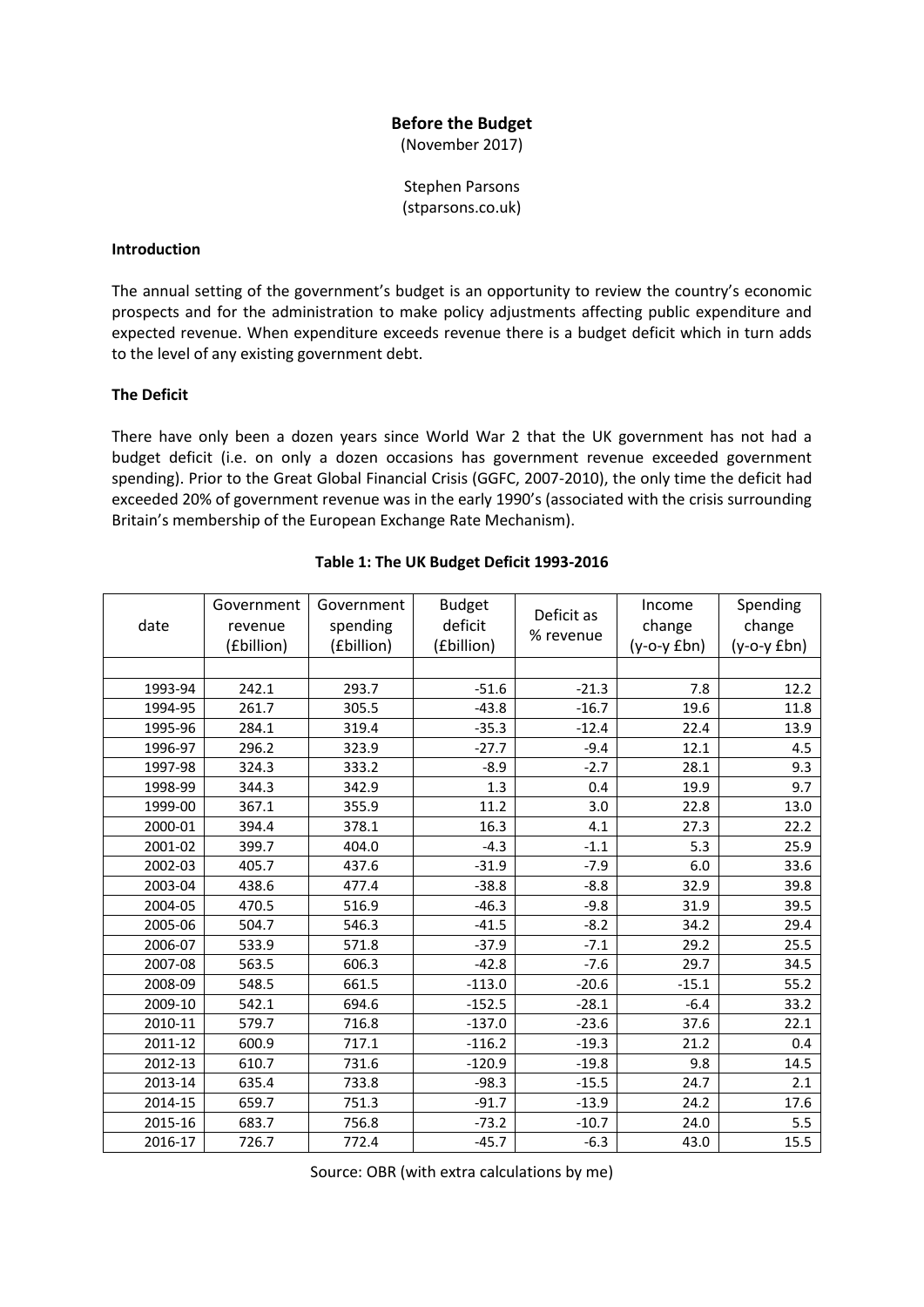Tax increases (extending the scope of VAT and new taxes on insurance and airlines) were combined with spending restrictions by Conservative Chancellors (Lamont then Clarke) to eliminate the deficit of the early 1990s. The fulfilment of these plans gave the incoming Labour government (1997) a balanced budget to start with. But the Blair-Brown budget was unbalanced by the shortfall in expected revenue associated with the impact of the 2001-2002 financial market disruption. Unfortunately a trajectory for return to balance only began in 2005-2006 and had not become established before the onset of the GGFC further destabilised the public finances. An increase of taxation (raising VAT to 20%) and a planned programme of spending restrictions introduced by the Coalition government after 2010 have still not reduced the deficit to pre-crisis levels.

## **UK Government Finances in International Context**

Figures presented in Table 2 can be used to summarise the position of the UK government finances in comparison with countries of similar economic maturity. The countries chosen come from Northern Europe (France, Germany, the Netherlands), Southern Europe (Greece, Italy, Spain) and from elsewhere in the developed world (Australia, Canada, Japan, the USA).

|             |         | Deficit (as % government revenue) |          | Debt (as % government revenue) |      |        |
|-------------|---------|-----------------------------------|----------|--------------------------------|------|--------|
|             | 2007    | 2010                              | 2015     | 2007                           | 2010 | 2015   |
|             |         |                                   |          |                                |      |        |
| the UK      | $-7.6$  | $-24.8$                           | $-11.3$  | 134                            | 232  | 293    |
|             |         |                                   |          |                                |      |        |
| France      | $-5.1$  | $-13.7$                           | $-6.6$   | 152                            | 195  | 226    |
| Germany     | 0.4     | $-9.8$                            | 1.5      | 149                            | 196  | 174    |
| Netherlands | 0.5     | $-11.6$                           | $-4.4$   | 114                            | 158  | 180    |
|             |         |                                   |          |                                |      |        |
| Greece      | $-16.6$ | $-27.1$                           | $-15.7$  | 279                            | 308  | 379    |
| Italy       | $-3.4$  | $-9.3$                            | $-5.5$   | 245                            | 274  | 330    |
| Spain       | 4.9     | $-25.9$                           | $-13.3$  | 102                            | 184  | 302    |
|             |         |                                   |          |                                |      |        |
| Australia   | 1.9     | $-14.0$                           | $-8.3*$  | 53                             | 88   | $124*$ |
| Canada      | 4.4     | $-12.1$                           | $-3.3$   | 171                            | 220  | 247    |
| Japan       | $-6.2$  | $-25.6$                           | $-17.2*$ | 534                            | 650  | 688*   |
| <b>USA</b>  | $-10.6$ | $-38.8$                           | $-12.6$  | 191                            | 305  | 311    |

Source: OECD (recalculations by me) Note: \* = 2014

At the onset of the GGFC UK government debt stood at a level equivalent to 134% of its annual revenue. This represented a seemingly unthreatening level fairly similar to that elsewhere in Northern Europe: France (152%), Germany (149%) or the Netherlands (114%). Southern European countries such as Greece (279%) and Italy (245%) had higher levels of debt in relation to income, as did foreign countries such as the USA (191%) and, most notably, Japan (534%). In terms of the government's budget deficit, however, the UK was not so obviously well-placed ahead of the crisis. The deficit, at 7.6% of total revenue, was exceeded amongst the European Countries, only by Greece (16.6%). Meanwhile, of the other foreign comparator countries, the Commonwealth representatives (Australia and Canada) both had surpluses rather than deficits, but Japan (6.2%) and the USA (10.6%) had deficits more like the UK.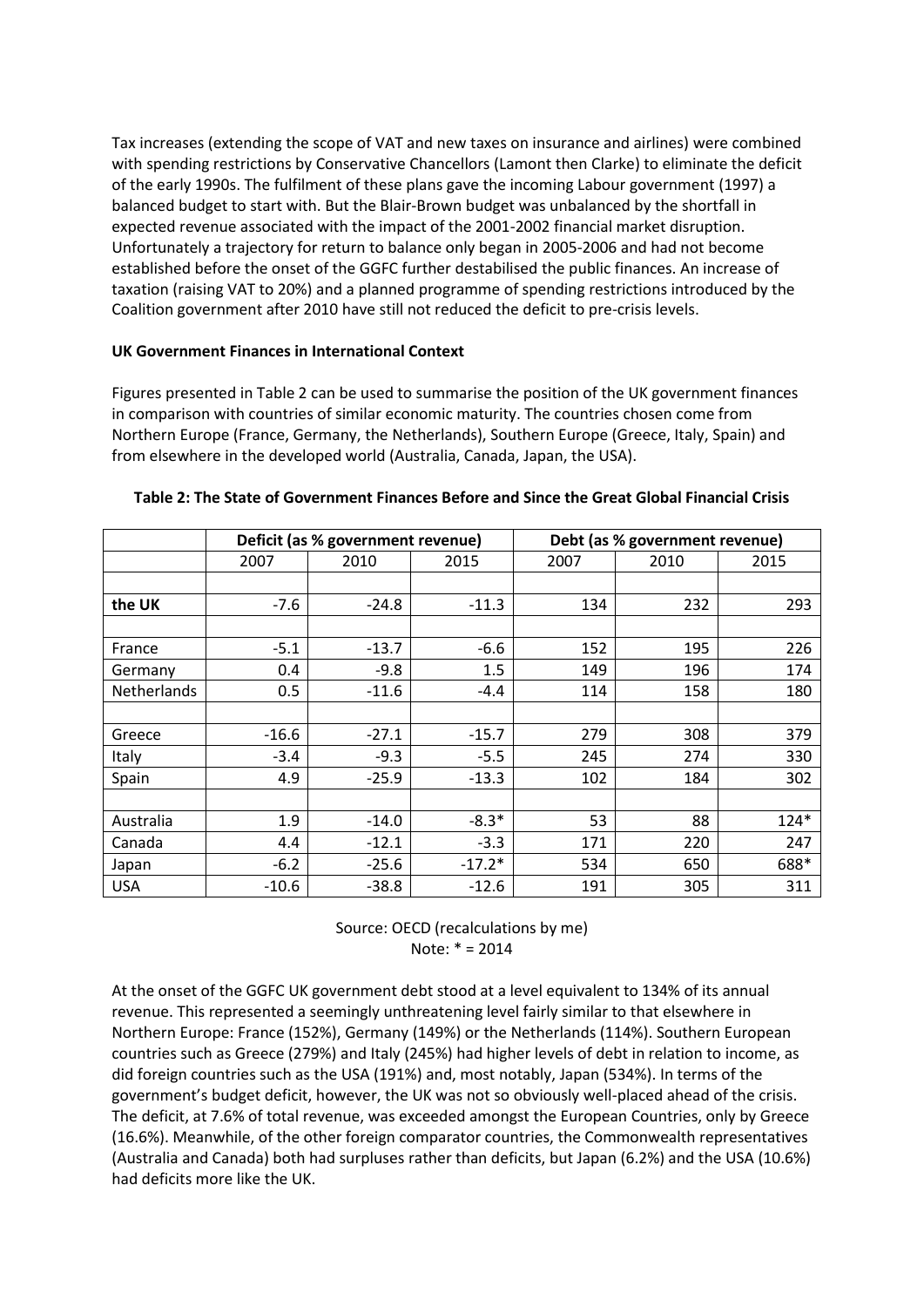By the end of the crisis, in 2010, both the UK debt and deficit levels had increased significantly. Of course this was true for all the countries considered here. However, the UK's relatively large deficit in comparison with other Northern European countries meant that its relative debt position had worsened, albeit not so in relation to Japan and the USA which both had larger deficit and debt ratios. Likewise, considering the situation more recently (2015), the UK's budget deficit remains larger than other Northern European states and so UK relative indebtedness has continued to increase. Nevertheless, there are countries such as Greece and Japan (especially) which are still worse performers than the UK.

## **Public Spending and the Deficit**

Over the whole period 2010-2015 the UK's persistent budget deficit has been a central issue of domestic political concern. But although there was an increase in VAT after the 2010 General Election the emphasis has subsequently been put on cutting expenditure rather than raising revenue by additional taxation.

Table 3 contains figures that summarise the situation of public expenditure. The data present spending under ten broad headings expressed in 2015 monetary terms (i.e. in numerically comparable or 'real' terms).

|                                       | 1997-<br>2001 | $2001 -$<br>2007 | $2007 -$<br>2011 | 2011  | 2012  | 2013  | 2014  | 2015  |
|---------------------------------------|---------------|------------------|------------------|-------|-------|-------|-------|-------|
|                                       |               |                  |                  |       |       |       |       |       |
| 1. General public services            | 61.0          | 57.7             | 66.2             | 70.0  | 63.3  | 62.9  | 59.2  | 58.7  |
| of which: public and common services  | 11.5          | 15.7             | 16.0             | 12.6  | 12.0  | 11.7  | 11.8  | 11.8  |
| of which: international services      | 5.6           | 7.4              | 8.4              | 8.5   | 8.2   | 10.1  | 10.6  | 10.1  |
| of which: public sector debt interest | 43.9          | 34.6             | 41.8             | 48.9  | 43.0  | 41.0  | 36.9  | 36.7  |
| 2. Defence                            | 38.2          | 40.6             | 44.4             | 42.5  | 38.7  | 37.6  | 37.1  | 36.6  |
| 3. Public order and safety            | 29.1          | 37.8             | 39.9             | 35.3  | 33.3  | 30.6  | 29.9  | 30.2  |
| 4. Economic affairs                   | 34.1          | 46.1             | 53.0             | 40.5  | 37.3  | 39.3  | 38.6  | 45.1  |
| of which: enterprise and              |               |                  |                  |       |       |       |       |       |
| economic development                  | 6.6           | 8.4              | 12.2             | 5.3   | 5.3   | 5.9   | 5.1   | 5.3   |
| of which: science and technology      | 2.2           | 3.4              | 4.1              | 4.0   | 3.5   | 4.3   | 4.5   | 4.8   |
| of which: employment policies         | 5.0           | 4.5              | 4.3              | 3.5   | 3.1   | 3.8   | 3.1   | 2.4   |
| of which: agriculture, fisheries and  |               |                  |                  |       |       |       |       |       |
| forestry                              | 7.1           | 7.6              | 6.4              | 6.4   | 5.6   | 5.6   | 5.3   | 4.5   |
| of which: transport                   | 13.2          | 22.1             | 25.9             | 21.3  | 19.7  | 19.7  | 20.5  | 28.1  |
| 5. Environment protection             | 7.2           | 9.9              | 12.1             | 11.5  | 11.4  | 11.6  | 11.7  | 11.6  |
| 6. Housing and community amenities    | 8.1           | 11.2             | 17.4             | 11.2  | 10.7  | 10.1  | 10.3  | 10.0  |
| 7. Health                             | 76.8          | 108.7            | 134.4            | 133.3 | 132.4 | 133.8 | 135.4 | 138.7 |
| 8. Recreation, culture and religion   | 11.5          | 13.9             | 15.2             | 13.7  | 13.5  | 11.8  | 12.5  | 11.4  |
| 9. Education                          | 65.6          | 87.2             | 102.8            | 95.1  | 89.7  | 88.2  | 86.5  | 84.0  |
| 10. Social protection                 | 189.6         | 221.4            | 254.3            | 269.1 | 269.9 | 262.6 | 263.5 | 264.2 |
| <b>EU</b> transactions                | $-4.6$        | $-2.9$           | 0.6              | 4.7   | 7.1   | 7.4   | 6.3   | 7.7   |
| Public sector expenditure on services | 516.4         | 631.6            | 740.3            | 727.0 | 707.3 | 695.8 | 691.0 | 698.3 |
| Accounting adjustments                | 33.9          | 47.8             | 62.7             | 59.1  | 71.2  | 64.9  | 62.9  | 54.8  |
| <b>Total Managed Expenditure</b>      | 550.4         | 679.4            | 803.0            | 786.1 | 778.4 | 760.7 | 753.9 | 753.0 |

## **Table 3: Real Public Expenditure in the UK (£billion at 2015 Prices)**

Source: Public Expenditure Statistical Analyses 2016 (HM Treasury) with recalibrations by me.

NB: Significant responsibilities for expenditure were removed from enterprise and economic development and from education (student loans) after 2010/11; whilst a significant addition to responsibility was given to transport (railways) from 2015. Also, from 2010-11 onwards VAT-based payments are no longer deducted from EU transactions.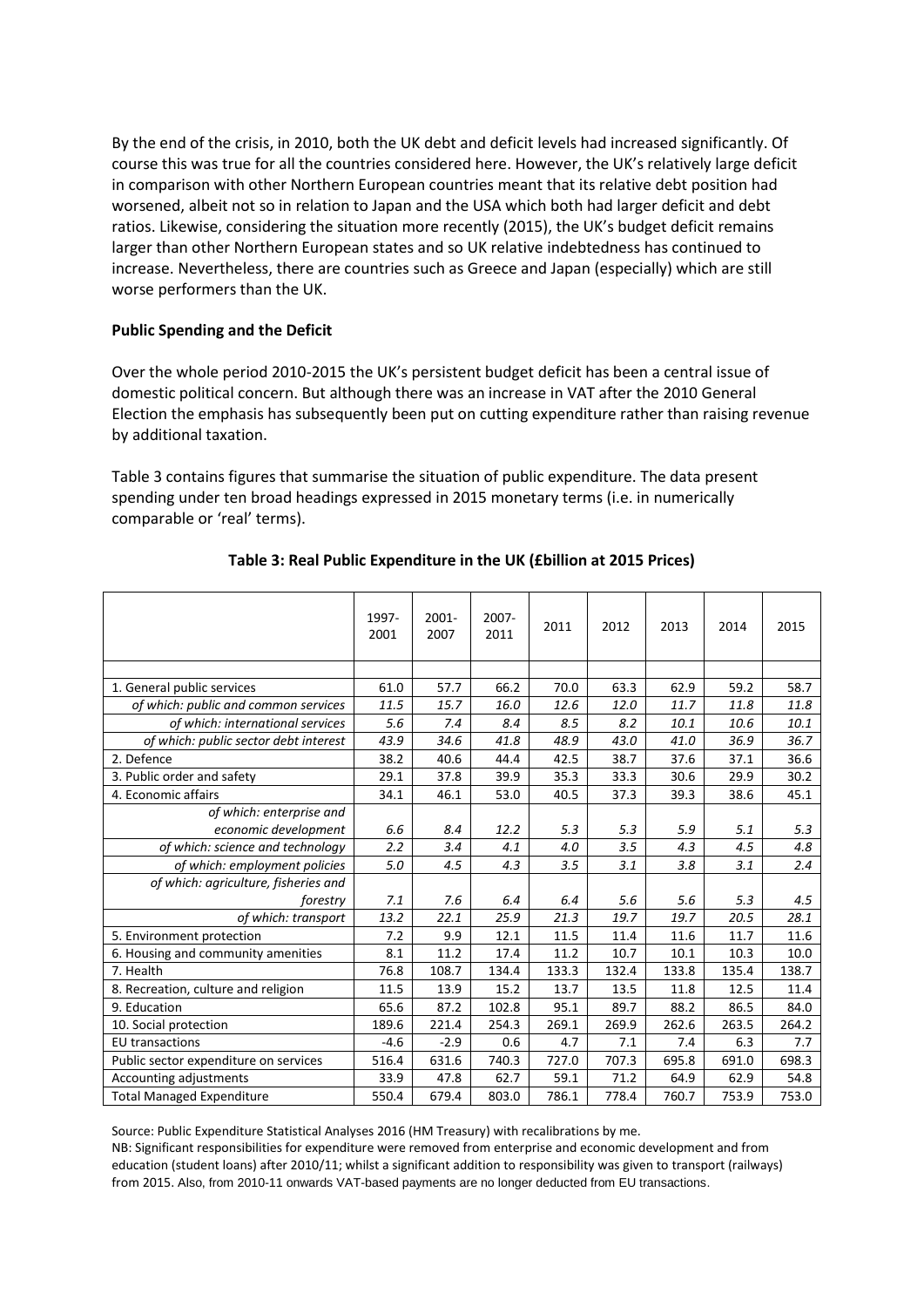Since the period of the GGFC the reduction of public expenditure on services in real terms (of about 6%) has fallen most heavily upon Defence (-18%), Public Order and Safety (-24%), Housing and Community Amenities (-43%, mostly non-local-authority social housing) and Recreation, Culture and Religion (-25%). "Protection" of the real value of spending given to Health, Education and Social Protection has not taken into account the increasing numbers of children and elderly people in the population. And however wasteful or profligate public expenditure may have seemed to be over the decade preceding the GGFC it is difficult to see how significant reductions can now be made without explicitly eliminating areas of government responsibility.

## **Government Income and Infrastructure**

It is deeply engrained within our culture that the government doesn't have any 'money of its own' but only the money that it takes from us (we the people, who shalln't be taxed without representation). But this is nonsense. In fact the government fulfils a valuable economic function for which fees are not only appropriate but actually essential (thus meaning that the government does indeed earn 'money of its own'). Nor does the money paid as 'income tax' or 'national insurance' truly 'come from us' since 90% of income tax and national insurance receipts are collected via PAYE thus being unseen by the workforce and discounted by people taking decisions about work-choices.

In fact one of the easiest ways to levy a tax that is proximately in proportion to the level of activity which an individual business represents is to require payment of a transaction tax on wages and salaries (i.e. employment). And this approach is appropriate because a business's employment of workers is the best available indicator of the level of pressure on the country's infrastructure resulting from the operation of that business. Essentially this tax levied on payments to employees is a surrogate charge for the use of the infrastructure as a business input. It stands in for an explicit rent, payable for using the infrastructure (both hard and soft infrastructure: roads, traffic regulation and policing; courts, contract law and its enforcement, as examples). This is what income tax and national insurance contributions represent in practice. How the government spends the proceeds from this taxation is a decision for us to review as electors (so having, theoretically, an equal or democratic say in how the money's spent) – currently it's predominantly spent as public alms (mainly pensions). Uncoupling employment taxes from the fiction of personal contributions by instigating an Employment Transactions Tax could liberate public discussion of alternative schemes for the distribution of public alms and other elements of public spending.

From the point of view of footloose business investment, deciding where to locate their operations will involve employers considering not just the payments to workers necessary to secure their services but also the liability for associated taxes and social insurance costs. Crucial to these deliberations must be the productivity of the local workforce, and this will be directly influenced by the quality of the infrastructure within which they will be operating. And based on this understanding, getting employers to pay employment taxes, via PAYE charges linked to payments to employees, is a way of recouping the cost of maintaining that infrastructure. But it should also be recognised that the government bears a significant responsibility to assure the quality of the infrastructure in order to maximise the productivity of the workforce. This means ensuring that the infrastructure represents value-for-money to the employers who are paying for it.

## **Taxation in an International Context**

Recognising the international context in which decisions about tax-rates have to be taken, where countries are competing as locations for business activity, it is interesting to examine the UK's relative position. Relevant data is presented in Table 4. This shows government revenue relative to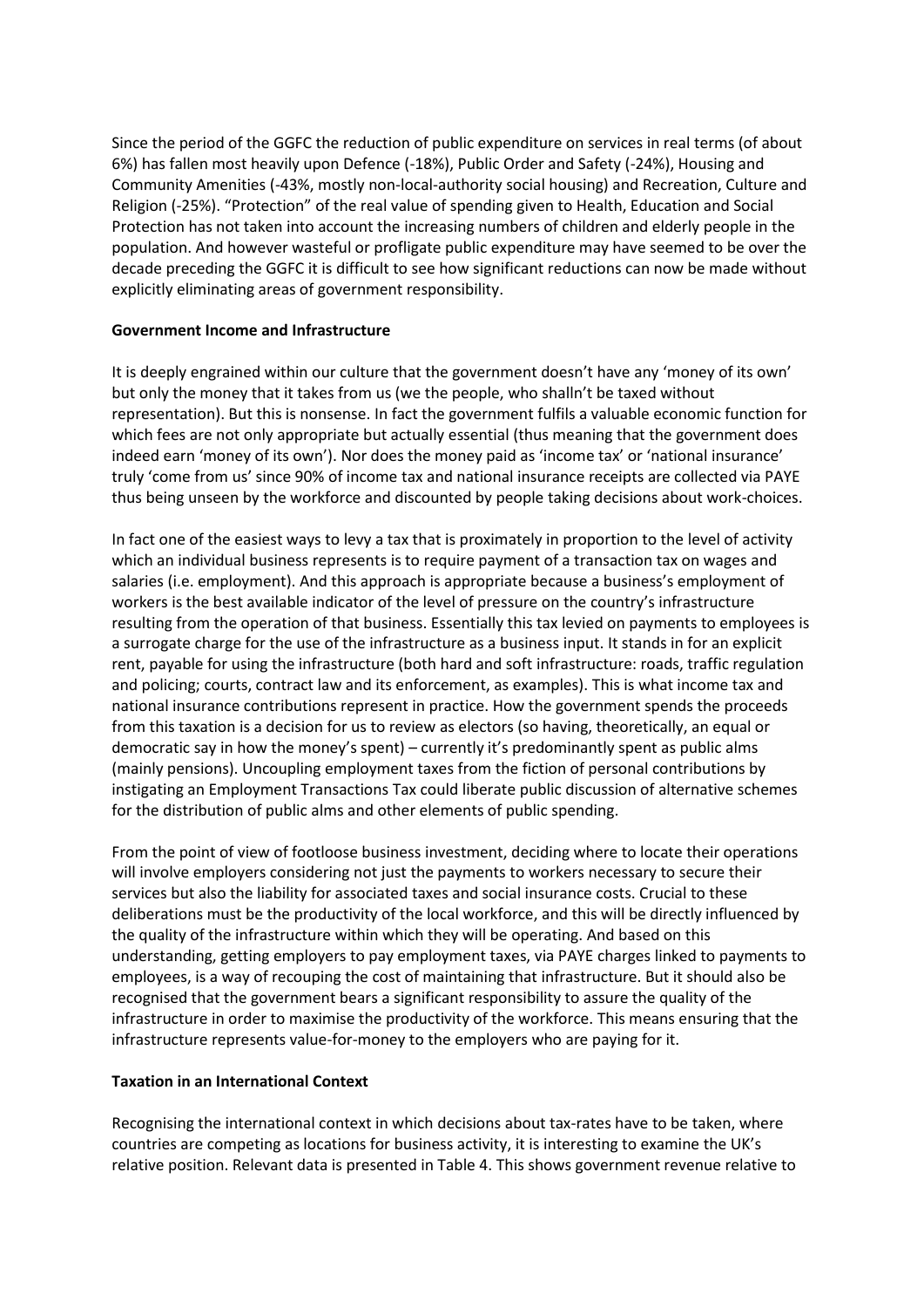the overall national income as well as taxes levied on employment (both on workers and employers via income tax and social insurance payments) and then taxes levied on company profits (e.g. UK Corporation Tax).

|             | Government<br>Revenue<br>(as % GDP) | <b>ETT Rate</b><br>Equivalent<br>$(\%)$ | Corporate<br><b>Tax Rate</b><br>$(\%)$ |
|-------------|-------------------------------------|-----------------------------------------|----------------------------------------|
| the UK      | 38.5                                | 44.5                                    | 20.0                                   |
|             |                                     |                                         |                                        |
| France      | 53.5                                | 94.2                                    | 34.4                                   |
| Germany     | 44.7                                | 97.6                                    | 30.2                                   |
| Netherlands | 43.3                                | 56.7                                    | 25.0                                   |
|             |                                     |                                         |                                        |
| Greece      | 47.9                                | 64.7                                    | 29.0                                   |
| Italy       | 47.8                                | 96.1                                    | 31.3                                   |
| Spain       | 38.6                                | 65.6                                    | 25.0                                   |
|             |                                     |                                         |                                        |
| Australia*  | 33.5                                | 39.7                                    | 30.0                                   |
| Canada      | 39.8                                | 46.2                                    | 26.8                                   |
| Japan*      | 35.8                                | 47.5                                    | 30.0                                   |
| <b>USA</b>  | 33.5                                | 46.4                                    | 38.9                                   |

#### **Table 4: Comparative Tax Rates 2015**

Source: OECD (recalculations by me) Note: \* = 2014

The first column in the table shows the overall 'tax take' of the state as a proportion of national income (GDP). These figures include taxes paid by individuals and households in addition to taxes paid by organisations. Because governments in different countries have different portfolios of activities for which they act as agencies, it is difficult to assign much significance to differences amongst these figures. More pertinent, because of their potential effect upon commercial decisions about international location, are the specific taxes related to business reported in the next two columns of the table.

The system of taxation, in which levies are paid to governments by employers notionally 'on behalf of' the workers they employ, operates across the economically developed world. And there are usually also explicit employer payments or contributions in addition to this. The second column in the table illustrates what happens if the whole amount of employment levies (i.e. both those that are being made notionally 'on behalf of' their workers - as 'income tax' or social security/insurance 'contributions' – and those made as explicit payments by employers *qua* employers) is expressed as a transactions tax (an Employment Transactions Tax, something like VAT) explicitly levied on payments to workers (purchases of labour). You can see that it varies quite widely: ranging from 39.7% in Australia to 97.6% in Germany. The UK (44.5%) is towards the lower end of the range.

It's apparent that the taxation cost of employing workers in the UK is currently very competitive (i.e. low) compared with that in other European countries. An increase in the UK's implicit Employment Transactions Tax rate from 44.5% to nearer the Dutch level of 56.7% (and with the increase explicitly imposed on employers not workers) could be expected to eliminate the budget deficit and leave some billions over. And if the UK were remaining as a member of the Single Market and the Customs Union, this would be a straightforward recommendation.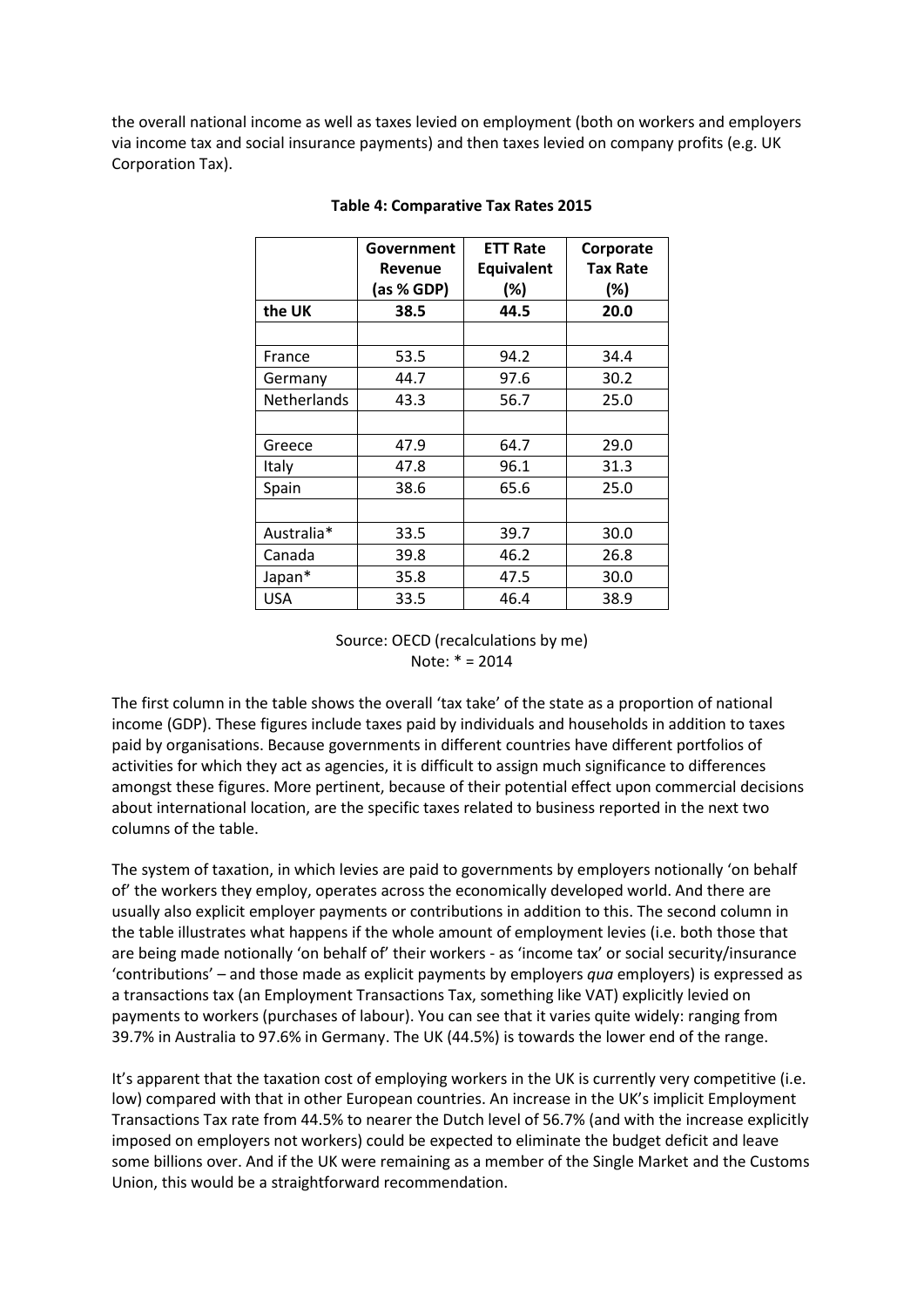To take account of Brexit however, we need to evaluate the UK's competitive position with reference to non-EU countries as well. Direct comparison suggests that there is less scope for increased ETT here than in the EU context, since implicit ETT rates in the group of non-EU countries considered are roughly similar to the existing UK rate (i.e. much lower than existing EU rates). But turning to comparison of corporation tax rates, shown in the third column of figures, where the UK rate is clearly lower than rates elsewhere, this suggests that there may yet be scope for the application of a higher ETT rate as a trade-off against this lower corporation tax. On the other hand a higher rate of corporation tax may be appropriate instead.

In any case, an eventual transition to explicit Employment Transaction Tax in place of national insurance and income tax would provide people with a more truthful account of economic reality and so ought to be encouraged. And I have previously prepared and presented elsewhere a more comprehensive explanation of the way that the UK tax system ought to be understood [\(http://www.stparsons.co.uk/files/taxation\\_for\\_fabians\\_march\\_2017.pdf\)](http://www.stparsons.co.uk/files/taxation_for_fabians_march_2017.pdf).

## **Brexit and the Outside World**

Once upon not perhaps so long ago, the world economy meant an outside world into which superfluous production (production that by accident emerged without a predetermined destination) was consigned for residual disposal. As a corollary to this, no country relied upon ad hoc purchases from the outside world as the basis for their local supply.

Nowadays all that is changed. The global market place has lost its residuary character. Prices are no longer the outcome of unrepresentative disposal sales. Instead prices are determined by the interaction of global effective demand and global availability of supply. Mobile personal information technology makes buyers and sellers well aware of market conditions, thus meaning that prices are struck which represent reality.

In this situation, when a country imposes tariffs (putting taxes on imports) it raises the price that its residents have to pay in order to get foreign produce, and thus allows its domestic producers to charge a higher price for their own output sold to residents too. (Of course these domestic producers will only get the world price for anything they sell abroad). When a group of countries agree to operate **a customs union** they all agree to charge the same tariffs on produce brought into the union from outside whilst allowing tariff-free movement of goods and services between the member countries themselves. This means that the producers in all the member countries share the benefit of the same higher prices than are being charged in the world outside; and the residents of all the member countries are equally taxed for buying stuff from countries outside the customs union. When a group of countries agree to operate as **a single market** they agree to impose the same rules and regulations regarding product quality standards and business operating procedures so as to facilitate trans-border commercial activity. **The European Union is both a customs union and a single market**. Brexit might mean the UK being automatically outside not only the political organisation of the EU but also outside both these economic institutions (the customs union and the single market). There has been a lot of discussion about how much this might or might not matter.

## **The Economic Consequences of Brexit**

My original guesstimate was that neither EU membership nor Brexit would make a lot of difference to the country's economic prospects. And I still think this is the case.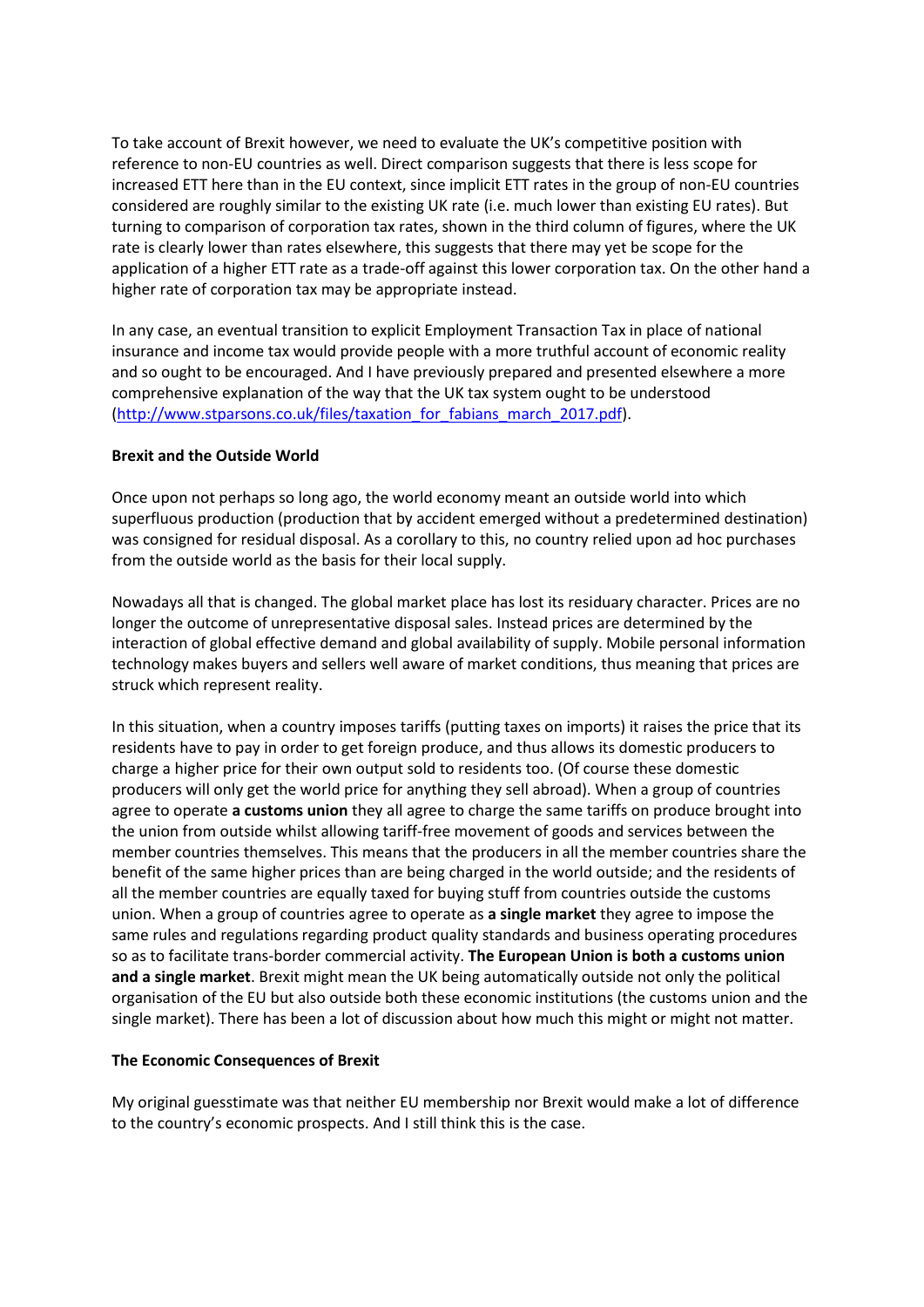The tradables (goods and services) part of our international accounts is pretty static. Our purchases from overseas are curbed by a lack of growth in households' real incomes (wages failing to keep up with rising prices). Whilst purchasers abroad have static incomes too, which means our export sales aren't growing either.

The non-tradables part of the accounts (financial instruments and the like) has suffered directly from the Great Global Financial Crisis (2007-2010). But the official estimates published by the ONS suggest that the impact has been matched on the credit and debit sides of the non-tradables financial account.

It now seems clear [\(http://researchbriefings.parliament.uk/ResearchBriefing/Summary/CBP-](http://researchbriefings.parliament.uk/ResearchBriefing/Summary/CBP-7886#fullreport)[7886#fullreport\)](http://researchbriefings.parliament.uk/ResearchBriefing/Summary/CBP-7886#fullreport) that there is £8bn of net contribution that would be available for redistribution within public expenditure following Brexit, equivalent to a 5% increase in NHS spending for example. This is not negligible.

## **Brexit and London**

London's international status as a financial *entrepôt* had been supported by some special circumstances. The legal system of the USA has an inherited basis in English law and, as an EU member, EU law vas valid in the UK too. In a world economy dominated by euro-denominated and dollar-denominated trading partners these essential underlying compatibilities, enhanced by sterling as an independent currency, gave London a solid strategic competitive advantage for facilitation of international financial transactions. And statistics from the Bank for International Settlements show that this advantage was reflected in performance.

The UK's disproportionate dependence on financial trading may have undergone a necessary correction with international dealing in financial instruments losing its attraction as part of the GGFC and the growth of such activities being muted in the aftermath.

Brexit, by most probably removing the automatic compatibility of UK and EU/euro financial regulation, could undermine London's competitive advantage to some degree.

Whether a reduction in London's economic activity would deliver a regional rebalancing of British economic activity that might not be an unwelcome development is perhaps an open question.

## **The Impact of Post-Brexit Trade Policy**

The most important thing to bear in mind when considering the consequences of Britain adopting an independent (post-EU) international trading policy is that it will be based on the rules of the World Trade Organisation and that these rules forbid discrimination. This means that the EU cannot impose tariffs on British exports of goods and services that are more onerous than those applied to trade from any other country outside the EU. So there can be no 'punishment' for Britain in these terms.

WTO data indicate that the EU average tariff is 5%. And the simplest trade policy for the UK to adopt, when it leaves, would be to apply the same tariffs as it does already as a member of the EU. This would simply result in Britain treating EU countries the same as it already treats all other (non-EU) countries, and being treated in turn by the EU countries the same as they treat other nonmember states.

The result for UK producers would be to leave existing domestic prices unchanged because they would still be defended by the same tariffs as at present. But prices received for UK exports to the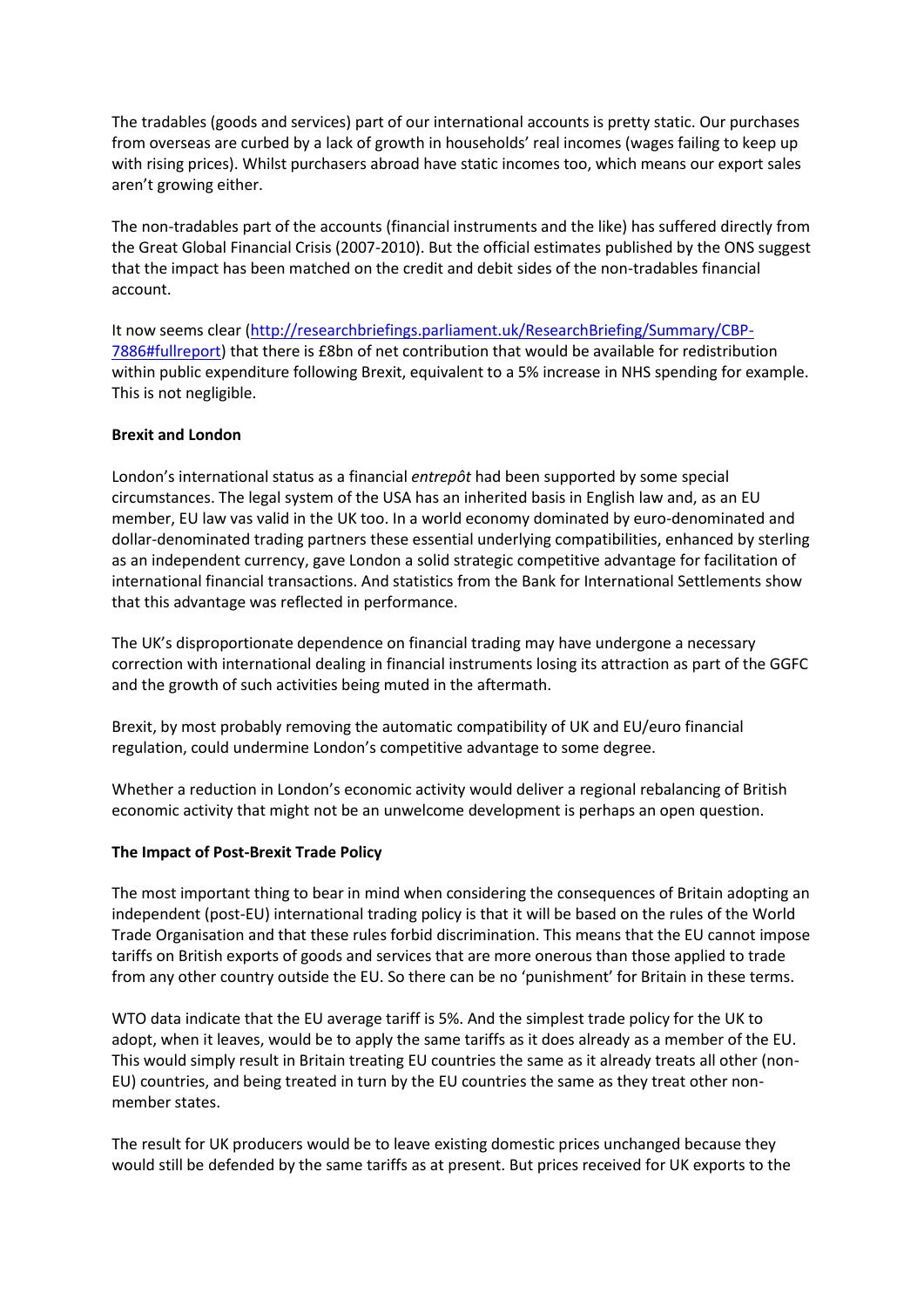EU would now fall to the same levels as apply across the 'outside world' (i.e. 'world prices', by implication on average about 5% lower). Similarly, EU exporters would now only be able to get the 'outside world' price for their sales to the UK (and of course the UK government will now receive the proceeds of the UK's own 5% tariff on those imports).

A rough estimate of the implications for the British economy can be arrived at using data from recent years. In 2014 the value of total exports was £511,654m. At the same time the value of total output was £3,889,971m, meaning that exports represented 13% of the value of UK total economic output. According to the House of Commons Library (Briefing Paper Number 7851, 4 July 2017) UK exports are currently split 44% to the EU and 56% elsewhere. So the estimated value for UK exports to the EU therefore comes to £225,128m (44% of total exports and about 6% of UK total output). Now if, after Brexit, because the UK will be outside the customs union, UK exporters receive 5% less for their goods and services (their sales to EU countries no longer taking place inside the protection of the 5% EU tariff) that will mean a reduction in revenue of £11,256m. The total profits of UK producers in 2014 amounted to £700,923m. This means that if all the drop in revenue was taken away from profits it would mean a fall in profits of 1.6%. In fact, because only half the economic activity that takes place in the UK is potentially exportable, this probably means that the reduced profits will apply to only half of all the economic operators in the country and so amount to the equivalent of a 3% reduction for those companies engaged in these activities. The consequential fall in share values for such companies would also be 3%. Given that the FTSE100 is at record levels at the moment this seems a very small 'price to pay' for what the *chatterati* are calling 'a hard Brexit'. Any preferential trade deal between Britain and the EU would be expected to soften this impact.

Of course, lest there be any doubt, I'm well aware that averages conceal degrees of variation: not all tariffs charged by the EU are 5%. As the House of Commons Library says: "The trade-weighted average EU tariff for non-agricultural products was 2.3% in 2014 and 8.5% for agricultural products". So because existing EU tariffs on agricultural products are often more than 5%, farmland prices might fall by more than the 3% I've mentioned for exporters' share prices. On the other hand anything currently EU-tariff-free might be completely unaffected. But the main thrust of my point is still germane: leaving the EU (single market and customs union) is not the economic big deal that it's been hyped as.

## **The Global Economic Context**

In a situation where global income growth is slow, the discretionary purchasing power of urban populations all across the world will be significantly influenced by the prices that they have to pay for shelter, food and fuel. The availability and quality of shelter will depend inevitably upon local circumstances. But food and fuel are affected by market forces operating in the world economy. In recent years prices for these essential commodities have been much lower than for the previous decade which encompassed the Great Global Financial Crisis (2007-2010) and the less-publicised (but no less challenging for the UK) period of global trade stagnation (2011-2014) also associated with historically high commodity prices (amplified in the UK by sterling exchange rate devaluation).

The prospects for global food markets have not altered since I last prepared a detailed assessment [\(http://www.stparsons.co.uk/files/bleak\\_midwinter.pdf\)](http://www.stparsons.co.uk/files/bleak_midwinter.pdf). The figure below illustrates the situation.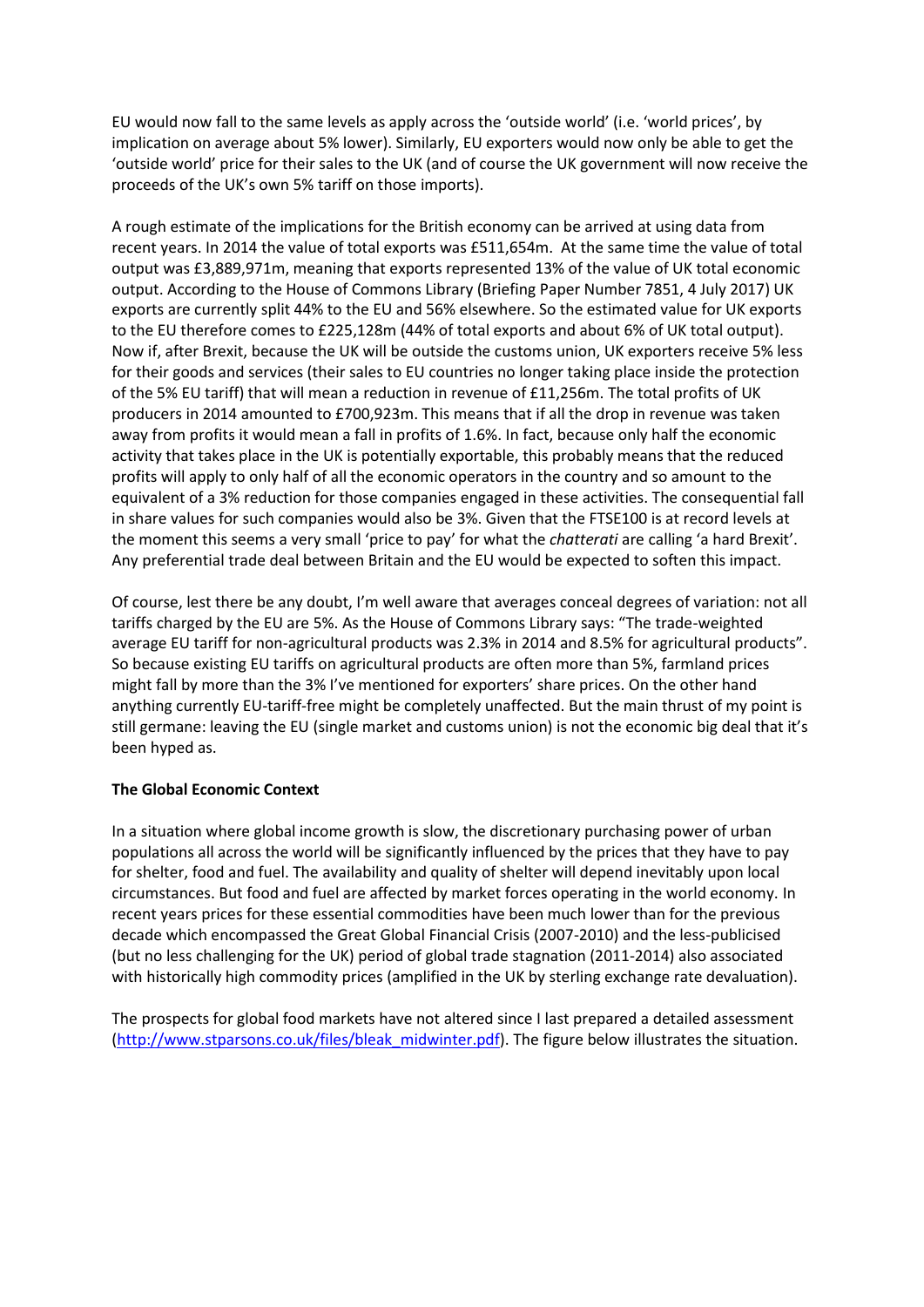

Figure 3.1.2. Supply, demand and stocks of cereals in developed and developing countries

StatLink & http://dx.doi.org/10.1787/888933381681

For the main food grains, increasing world consumption is matched by increases in production; whilst stocks remain at historically comfortable levels. Expected trade flows will be from developed to developing countries. A similar story can be told for oilseeds and grain-fed meats. For grass-fed meat and dairy products, income-related increases in consumption (and more expensive storage considerations) may challenge productivity growth and mean higher prices.

Whilst the FAO does emphasise the uncertainties that traditionally surround predictions of global harvests, it concludes that "current production prospects for the main grain-producing regions are optimistic despite the prevailing risk of adverse weather events such as extreme heatwaves or devastating floods evoked by climate change". But I noticed that there was no reference to the uncertainty associated with pests and diseases, particularly as these may be affected by climatic variability. Changes in the operation of currents in the upper atmosphere may mean that intercontinental movement of organisms could become more common. For instance, there was a report recently concerning the trans-oceanic migration of the fall moth from the Americas to Africa where it encountered no local evolutionarily-developed natural opposition

[\(http://www.fao.org/africa/news/detail-news/en/c/469532/\)](http://www.fao.org/africa/news/detail-news/en/c/469532/). This lack of local predators or of indigenous crop or livestock resistances to such long-distance invasions of pests or diseases suggests that these may be a more threatening consequence of climate-change than weather events such as droughts or floods. And historically there has not been an unbroken run of record harvests across a decade such as the FAO-OECD predictions foretell for 2015-2025. So I am less optimistic than the

Source: OECD/FAO (2016), "OECD-FAO Agricultural Outlook", OECD Agriculture statistics (database), http://dx.doi.org/10.1787/agr-outl-data-en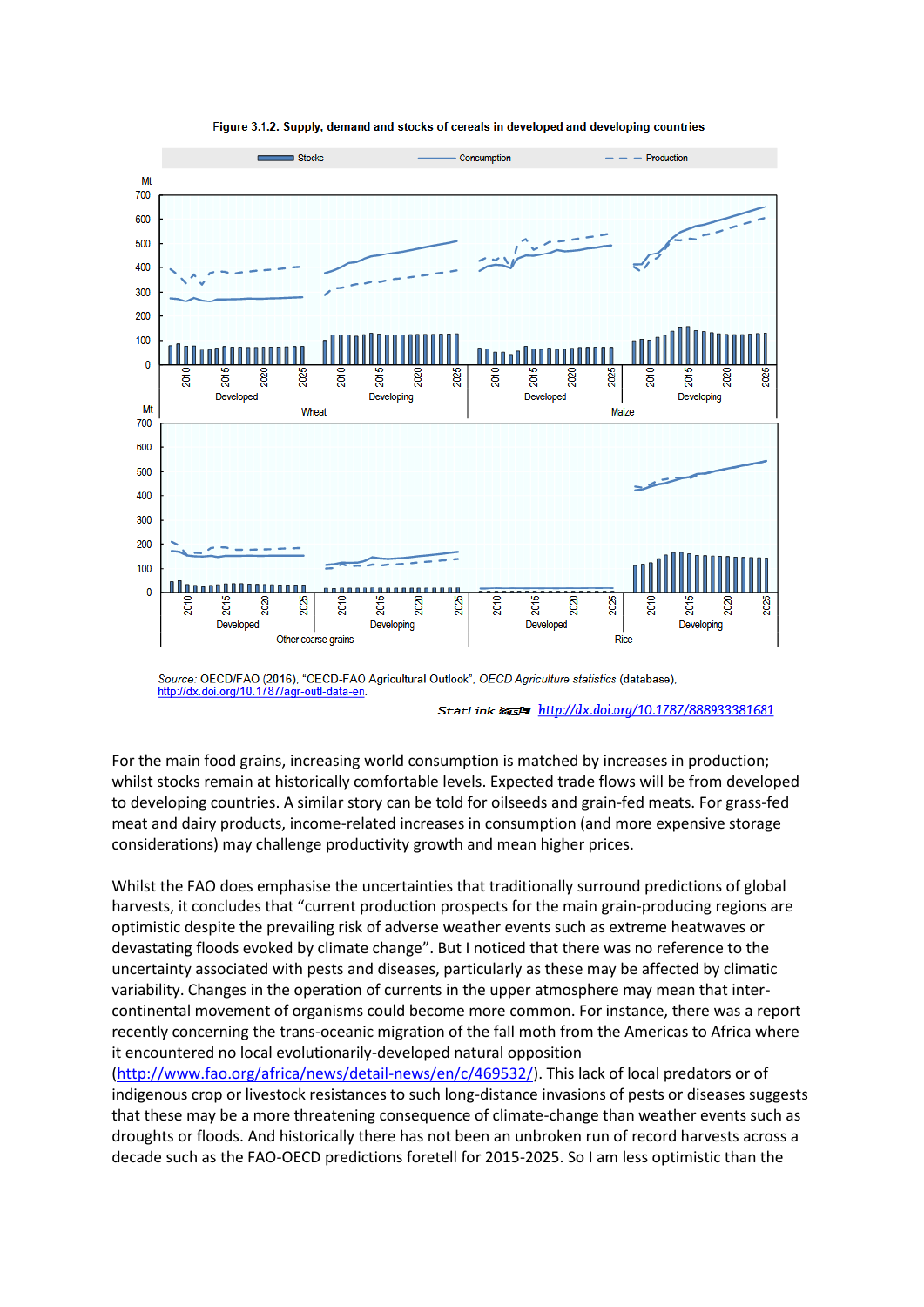FAO. And this means that one risk element affecting my outlook for the forseeable future is an unexpected reduction in harvests leading to higher prices for food and drink.

The situation with respect to fuel-oil stocks is reported below.

| <b>CLOSING STOCKS</b> | Total      | Government <sup>1</sup>    | Industry | Total | <b>Government</b>                | Industry |
|-----------------------|------------|----------------------------|----------|-------|----------------------------------|----------|
|                       | controlled |                            |          |       | controlled                       |          |
|                       |            | <b>Millions of Barrels</b> |          |       | Days of Fwd. Demand <sup>2</sup> |          |
| 102014                | 4164       | 1585                       | 2579     | 93    | 35                               | 57       |
| 202014                | 4229       | 1580                       | 2649     | 92    | 34                               | 58       |
| 3Q2014                | 4297       | 1578                       | 2718     | 93    | 34                               | 59       |
| 4Q2014                | 4285       | 1580                       | 2704     | 92    | 34                               | 58       |
| 1Q2015                | 4372       | 1583                       | 2789     | 96    | 35                               | 61       |
| 202015                | 4463       | 1585                       | 2878     | 95    | 34                               | 61       |
| 3Q2015                | 4533       | 1579                       | 2954     | 98    | 34                               | 64       |
| 4Q2015                | 4573       | 1587                       | 2986     | 98    | 34                               | 64       |
| 1Q2016                | 4608       | 1593                       | 3014     | 100   | 35                               | 66       |
| 2Q2016                | 4645       | 1591                       | 3054     | 98    | 34                               | 65       |
| 3Q2016                | 4655       | 1594                       | 3061     | 98    | 34                               | 65       |
| 4Q2016                | 4583       | 1598                       | 2985     | 99    | 35                               | 65       |
| 1Q2017                | 4623       | 1598                       | 3025     | 102   | 35                               | 67       |

#### **TOTAL OECD STOCKS**

1 Includes government-owned stocks and stock holding organisation stocks held for emergency purposes. 2. Days of forward demand calculated using actual demand except in 1/20017 (when latest forecasts are used).

The figures show that the number of days supply which is available from stocks had risen from 93 in the first quarter of 2014 to 102 by the first quarter of 2017 (an increase of 10%). And coinciding with this the price of oil fell from \$107.6 (in the first quarter of 2014) to \$56.7 (in the first quarter of 2017): a fall of 53%.

Unlike food, oil can be effectively stored by being left unharvested. Whilst this limits the need for stocks to be held it probably also means that the overhanging impact larger stocks have on the price will take time to erode.

# **The Effect of the Exchange Rate**

The changing relativities of international interest rates, as well as continued fluctuations in UKoverseas non-tradables transactions, have resulted in a sustained devaluation of sterling vis-à-vis the US dollar compared with its pre-crisis level  $(f1 = 5US2$  in 2007;  $f1 = 5US1.55$  in 2010;  $f1 = 5US1.32$ at present).

This fundamental aspect of our economic situation is blindly and defiantly misunderstood by 'the Establishment', their acolytes and defenders. Their conventional wisdom says that devaluation makes imports more expensive (thus curtailing our purchases of them) and simultaneously makes our exports cheaper (thus encouraging their sales). This is completely bogus. It represents a lazy quasi-imperialistic Victorian mindset in which Britain is the fulcrum of the world economy: in which global economic circumstances define themselves by reference to Britain. The people of the country at large are held hostage by their Establishment's *folie de grandeur*.

The truth is otherwise. Prices of goods and services that could be sold or bought from overseas (socalled 'tradables') are determined by the price that they would fetch in the international marketplace. This price will generally be expressed in terms of US dollars. This is basically because of the comprehensive climatic and topographical features and the complete range of organic and inorganic natural resources possessed by the United States. These mean that pretty much anything that can be produced **is** produced and can be bought from the United States using US dollars. And hence the \$US is the *pecunia franca* of the world economy.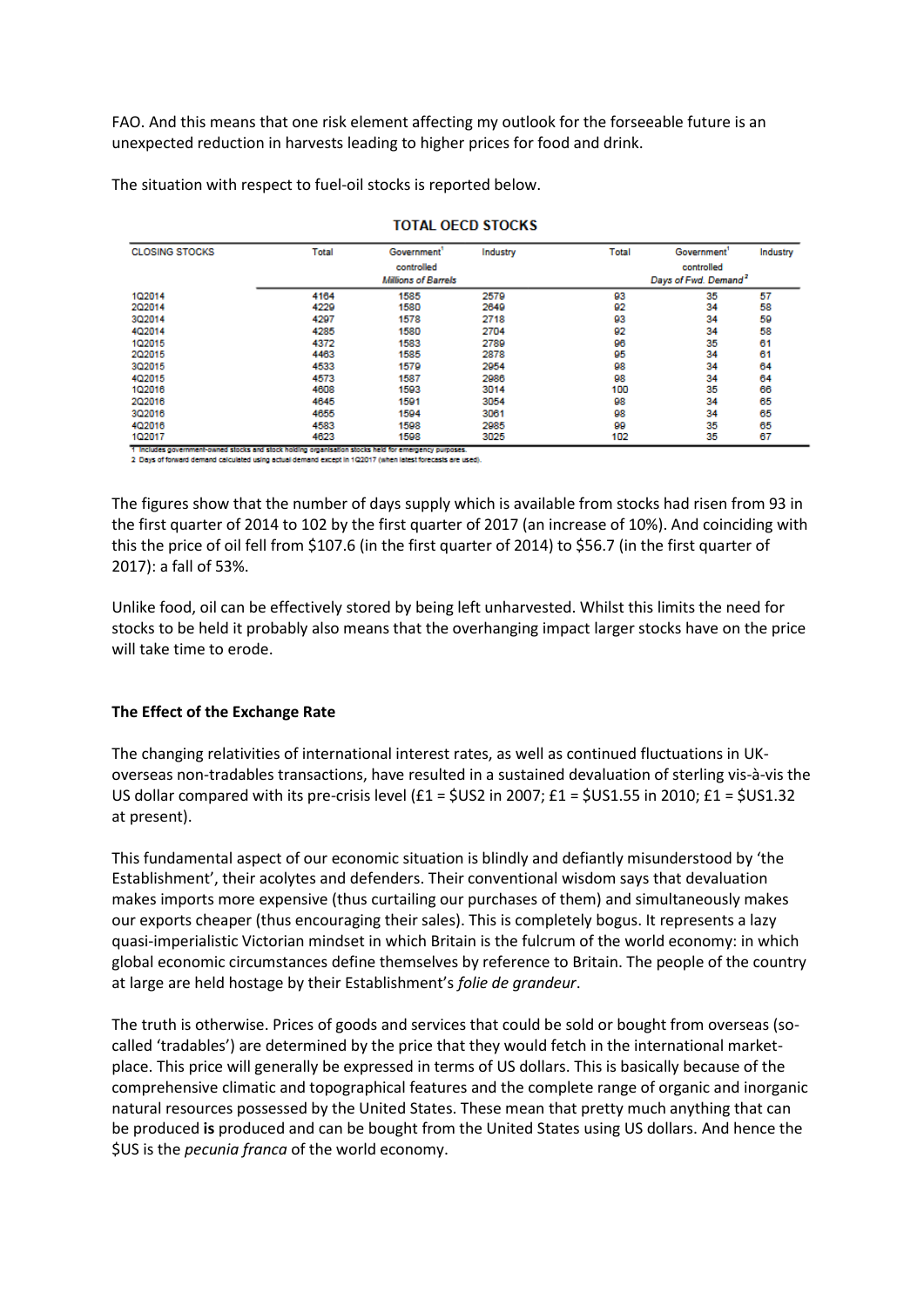This means that any 'world price' that has been established in dollars is then translated into pounds and pence by means of the exchange rate. In an age of accessible instant information the competitive pressure of entrepreneurial arbitrage keeps domestic and international prices in line. This means that sterling prices of all tradables (imports and exports alike) vary in conjunction with the exchange rate. Devaluation doesn't make imports more expensive than domestic supplies: it makes all tradables more expensive. And it doesn't make our exports cheaper than foreign alternatives: it makes all tradables more expensive.

The prices that don't change in terms of sterling when the sterling exchange rate changes are the prices of things that are determined and expressed only in sterling terms. Stocks and bonds associated with companies registered in Britain and accounted for in sterling. Government debt denominated inevitably in sterling terms.

The damaging real consequences of this established misunderstanding are felt when the Bank of England fails to match changes in US interest rates thus causing the sterling-dollar exchange rate to alter and thus change the prices of tradables in the UK arbitrarily both in absolute terms and relative to non-tradables prices.

## **Some Conclusions**

All the evidence of economic circumstances that I have looked at indicates that externally-generated opportunities for economic growth in Britain, on the basis of contributing supplies for growing economies elsewhere, are not available. Growth on the basis of self-propulsion – borrowing from the proceeds of improved productivity to be anticipated from fresh investment in infrastructure – would be politically controversial and thus cannot be expected. Nonetheless, gradual increases in the general standard of living may come from technological improvements that result in goods and services becoming cheaper (in real terms if not in monetary values). Such benefits may not be equally distributed.

Because there have been good harvests for the last few years, world grain stocks are keeping prices relatively low. This gives scope for purchases of non-food goods and services such as the UK supplies. Less optimistically it may mean that prices have nowhere to go but up when unexpected pests or diseases or bad weather interfere with farmers' plans.

Similarly, Charlie Bean nominates one significant cause of persistent low interest rates as a population bulge that has been passing through middle age and making savings as they do so - so competition to find vehicles for savings has pushed up the prices of the vehicles, thus reducing their annual yield: the interest rate. As this bulge becomes elderly and retires it will dis-save, thus pushing the process into reverse, cutting asset prices and raising interest rates.

Taken together, there are significant chances that food prices and interest rates may increase in the near future.

The fundamental situation in global markets may be summarised as follows: stocks of food (wheat, feedgrains and soya) and fuel (oil) are high, and hence world food and fuel prices are low; interest rates around the world are also low (probably as low as they can go); nevertheless global effective demand is not growing so economic activity is not increasing.

In the UK, except for managers, directors and senior officials, average gross weekly earnings of fulltime employees are lower now than they were at the end of the crisis in 2010; in real terms between 5% and 10% lower. So increases in real domestic consumption are not to be expected.